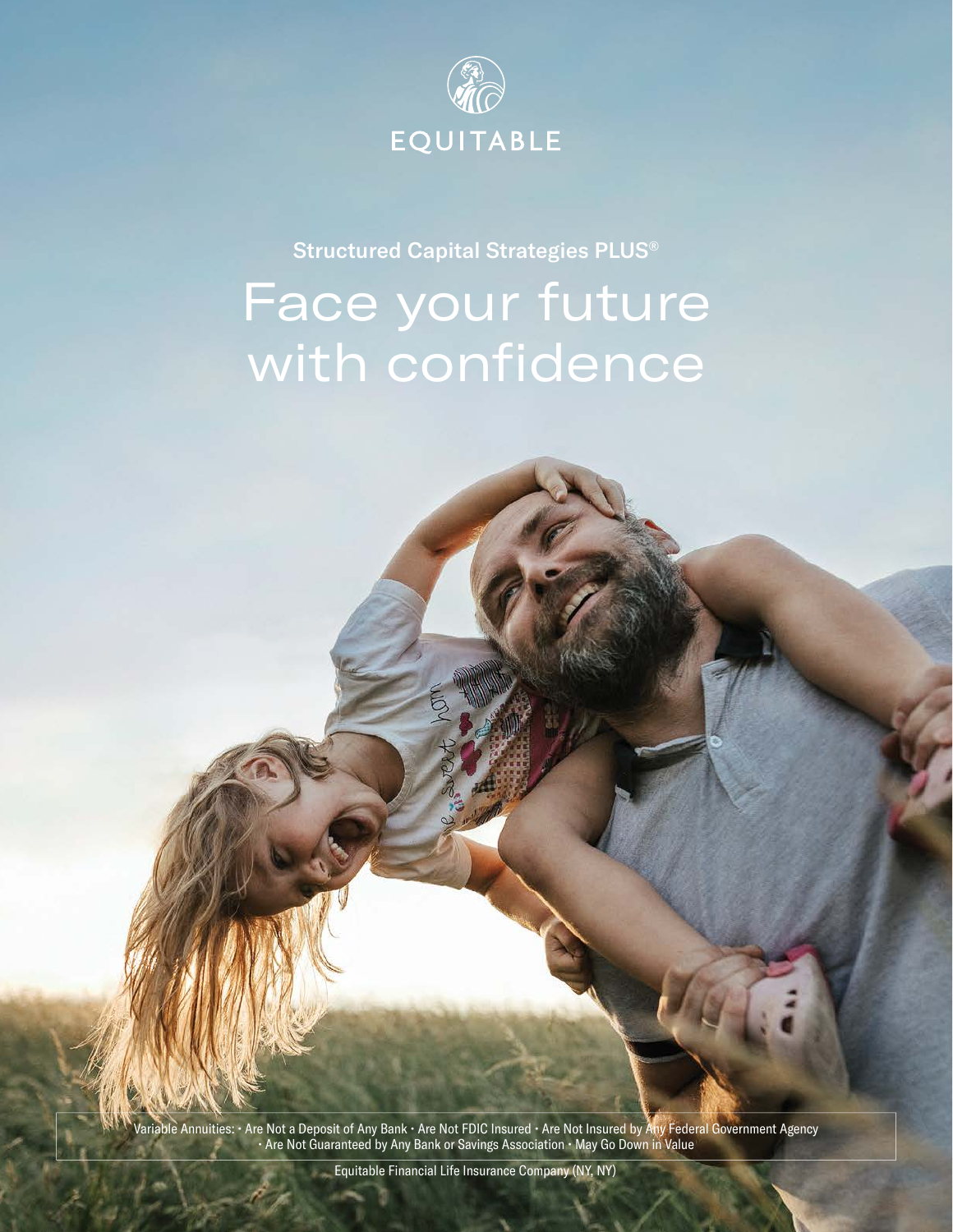# **Face your future with confidence**

**Pursue the possibility to protect your money while it grows, so it can be there when you need it.** 

## **Knowing you can make smart choices for the future you have planned can help you focus on the things you care about.**

Structured Capital Strategies PLUS® offers you a way to save for retirement through the ups and downs of the investment world, so that you can retire with confidence knowing your money is partially protected from market downturns. Because you have your own goals, needs and appetite for risk, this retirement strategy gives you flexibility to make choices that reflect the realities of your life and the world around you.

**Structured Capital Strategies PLUS® prepares you by addressing the two main objectives in investing:**





Try not to lose money Try to make money

In the world of retirement planning, it's called a tax-deferred variable annuity, which means your money grows tax-deferred until you're ready to start withdrawing it in retirement. One way to grow your investments more quickly is by reducing the amount of tax you pay along the way  $$ so your original investment, plus your earnings, can continue growing without diverting money to pay taxes. It can be a smart choice that may give you a level of confidence along your path toward a fulfilling future.

\*Expenses related to administration, sales and certain risks in the contract are factored into the Performance Cap Rate. As long as your money is invested in the Structured Investment Option to take advantage of the buffer against some loss and potential for growth up to the cap, you will not be charged additional fees. If you choose the optional Return of Premium Death Benefit, fees and charges will apply.

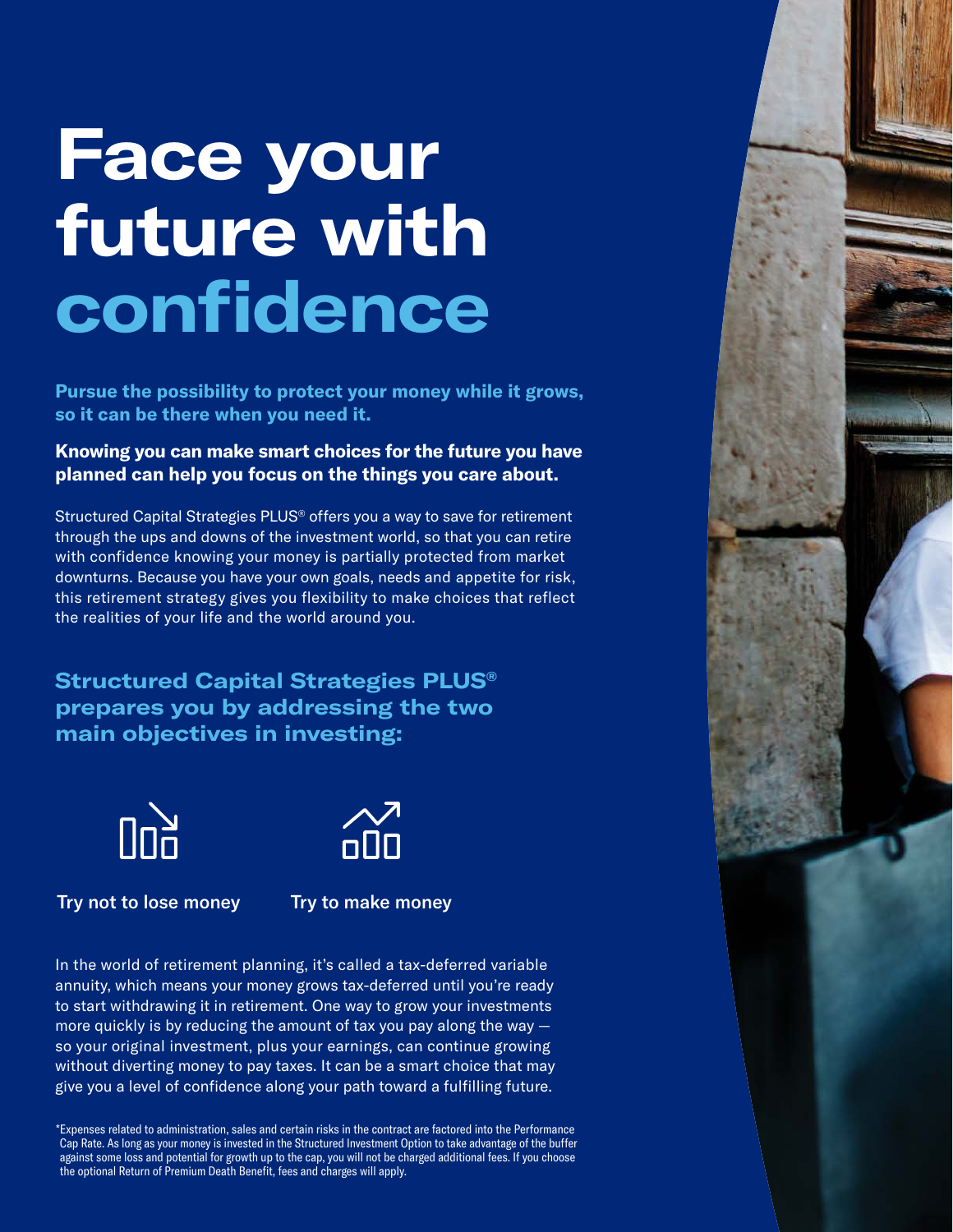A level of protection. Growth potential. **Zero explicit fees.\*** Choices that work for you.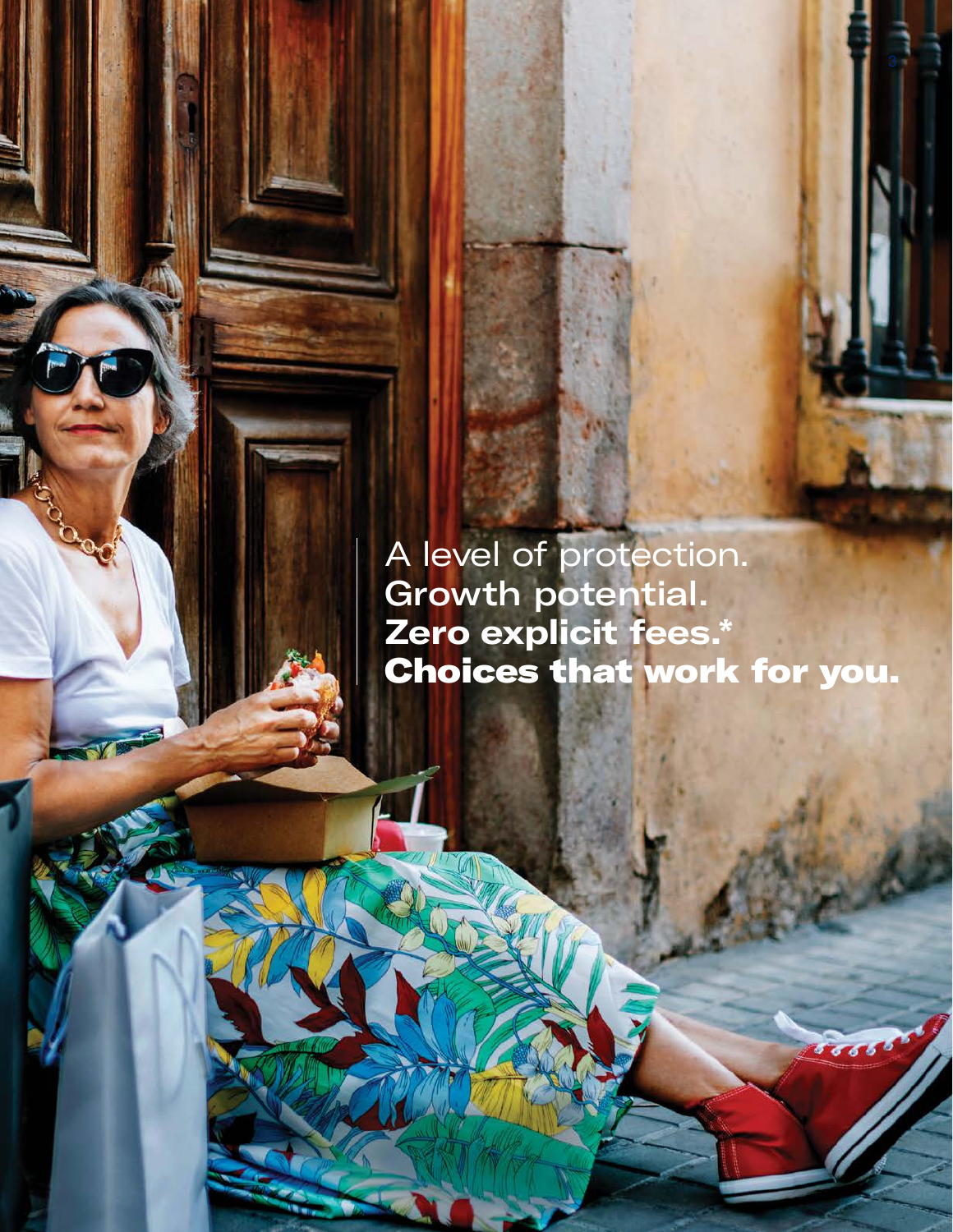## **Investing for retirement can seem like a lot to take on**

#### **We're here to help you put the uncertainty of the markets into perspective.**

Structured Capital Strategies PLUS® gives you a path through the ups and downs of the investment world. With an approach called a **Structured Investment Option (SIO)**, it's designed to help you:

## Protect against some loss

Let's check out how these indices have performed historically. Here, we see returns of 6-year periods on a rolling monthly basis (e.g., Jan–Jan, Feb–Feb, etc.) and how frequently losses have occurred. The Segment Buffer is available up to -20%, and stays at a constant level for the 6-year duration.

### **Historical 6-year index returns January 1980–December 2020**

Performance between 0% and -10%



Please note that due to spacing constraints, the index names in this brochure may have been abbreviated. For full index names, please refer to the fund descriptions section. **Past performance is no guarantee of future results.**

## Bounce back faster if a dip in the stock market affects your investment

The math of percentages shows that larger losses require higher return to break even; as shown in the chart to the right, a -10% loss would need 11.1% gain to break even, whereas a -25% loss would require a 33.33% return in order to break even. Structured Capital Strategies PLUS® offers a built-in level of protection up to 20% of loss, helping you break even faster when there are market downturns.

#### ● Gain required to break even

Gain required to break even with a -20% Segment Buffer

#### **Starting balance: \$100,000 hypothetical example**

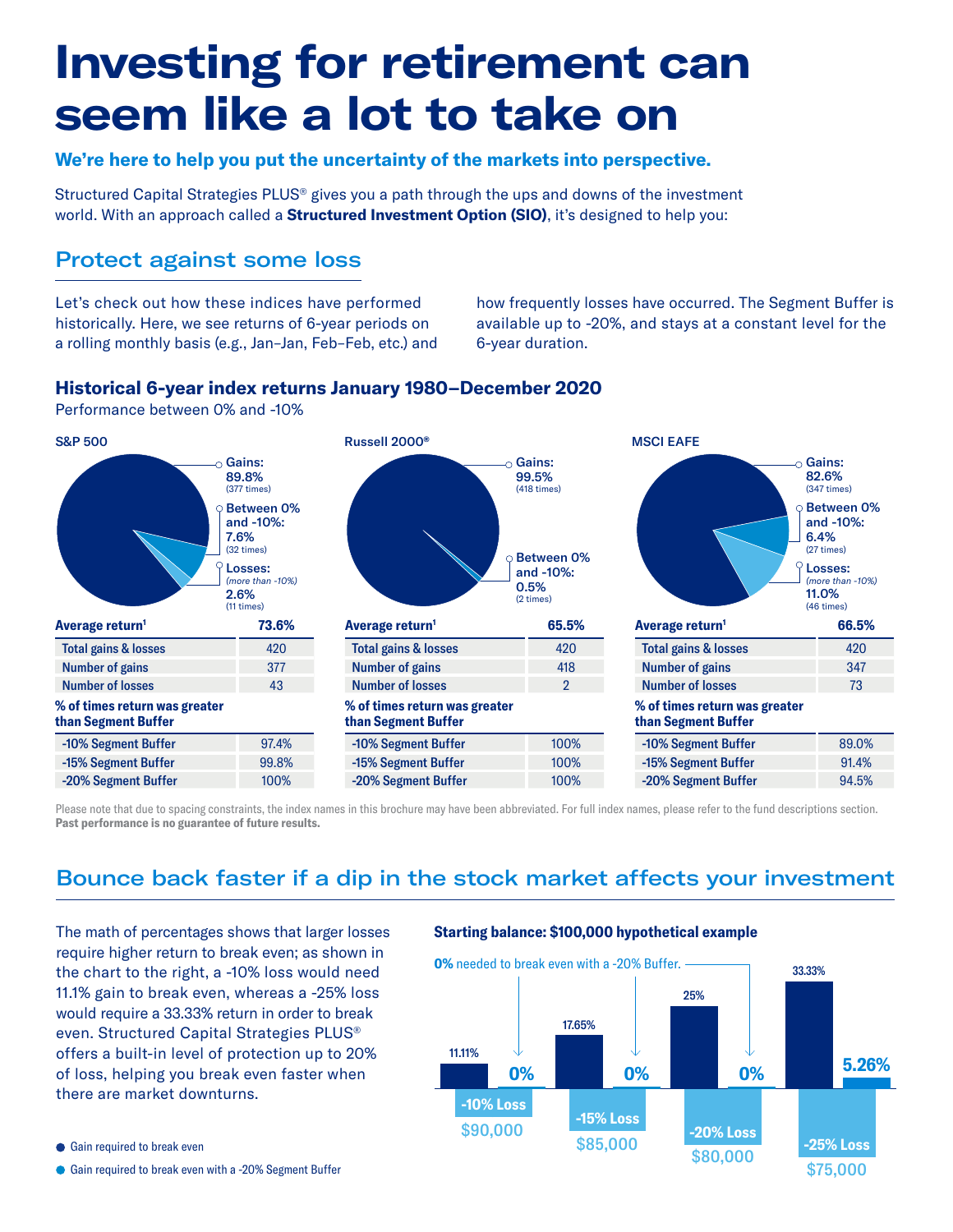## Take advantage of upside market potential

Over the past 41 years, **annual returns were positive for 31 out of 41 years**, despite average intra-year declines of 14.3%.<sup>2</sup>



#### **S&P 500 Annual Price Return**

## **What will happen next**

## **S&P 500 Price Return Index2**

No one can know if the market will be up or down in the future, but Structured Capital Strategies PLUS® can help prepare you for both.



1 Average return — A simple average of a series of returns generated over a given period of time. Returns are price return only and exclude dividends.

2 Compustat, FactSet, Federal Reserve, Standard & Poor's, J.P. Morgan Asset Management. *Guide to the Markets* — U.S. Data are as of January 31, 2021.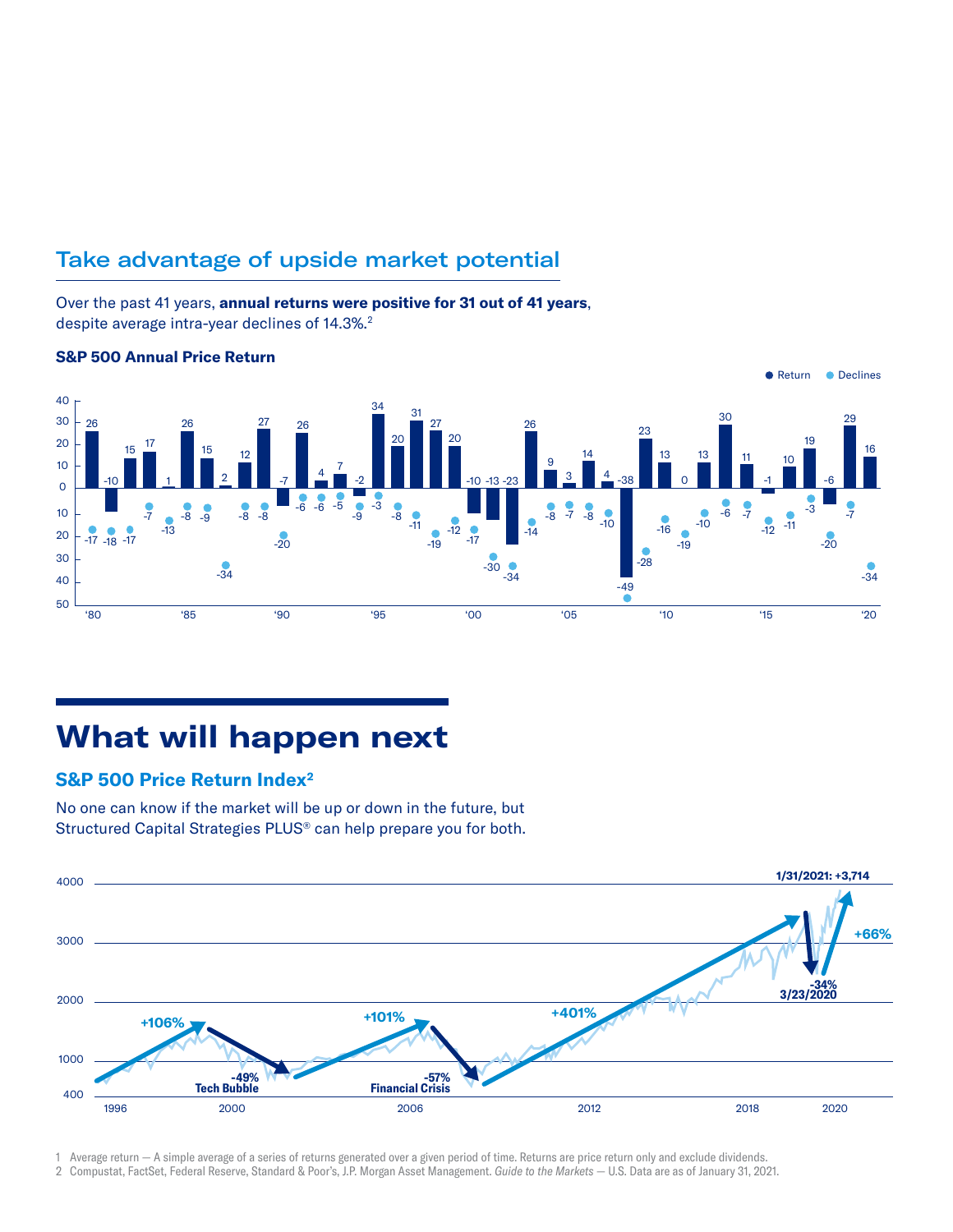## **Zero explicit fees3**

**All the benefits of Structured Capital Strategies PLUS® are available to you with zero explicit fees. All costs related to administration, sales and contract are built into the way the performance cap and buffer work, so you'll never be charged an explicit fee and can keep more of your money working its hardest for you.**

- 3 Expenses related to administration, sales and certain risks in the contract are factored into the Performance Cap Rate. As long as your money is invested in the Structured Investment Option to take advantage of the buffer against some loss and potential for growth up to the cap, you will not be charged additional fees. If you choose the optional Return of Premium Death Benefit (ROP DB), fees and charges will apply.
- 4 If the optional ROP DB rider is elected, the ROP DB charge is equal to an annual rate of 0.20% for the SIO.

## **A good retirement plan is one that's designed for you.**

You have plenty of choices to make. When it comes to your retirement, we can help you get the choices under control and put them to work for you. We've streamlined the steps to a more confident future with flexible options that can provide a balance of some downside protection and growth potential over time — all customized to fit your retirement picture when you answer three questions:

| <b>You decide:</b> |                                  | <b>Structured Capital Strategies</b><br><b>PLUS<sup>®</sup></b> offers:                                                                                                                                                                           |
|--------------------|----------------------------------|---------------------------------------------------------------------------------------------------------------------------------------------------------------------------------------------------------------------------------------------------|
|                    | <b>How long?</b>                 | Flexibility to make changes on the schedule<br>you're comfortable with.<br>Do you prefer to keep your money at work in<br>the market over a period of 6 years? Or do<br>you prefer to check in once a year to see if<br>you want to make changes? |
|                    | <b>How much</b><br>protection?   | <b>Built-in protection that creates a buffer</b><br>against some loss, so you can face your<br>future with confidence.<br>You can choose a downside protection level<br>of up to -20%.                                                            |
|                    | Which<br>investment<br>approach? | Potential growth that mirrors the<br>benchmark index, up to a cap.<br>You decide which well-known benchmark<br>index and investment approach suit your style.                                                                                     |

## **Good to know: SIO**

#### **Structured Investment Option**

The SIO allows you to invest in one or more Segments, each of which provides returns tied to the performance of an index for a set period of 6 years. A level of protection is available through the Segment Buffer which will absorb up to 20% of loss, depending on the Segment Type selected. Please keep in mind that there is risk of substantial loss of principal because you agree to absorb all losses that exceed the protection provided by the SIO at maturity. The SIO does not involve an investment in any underlying portfolio. Please read the prospectus for detailed fee information.

#### **Fees4**

**SIO** No explicit fees apply — they are accounted for when determining the Performance Cap Rate.

### **Compared to: index funds**

Unlike an index fund, the SIO provides a return at maturity designed to provide a combination of protection against certain decreases in the index and a limitation on participation in certain increases in the index.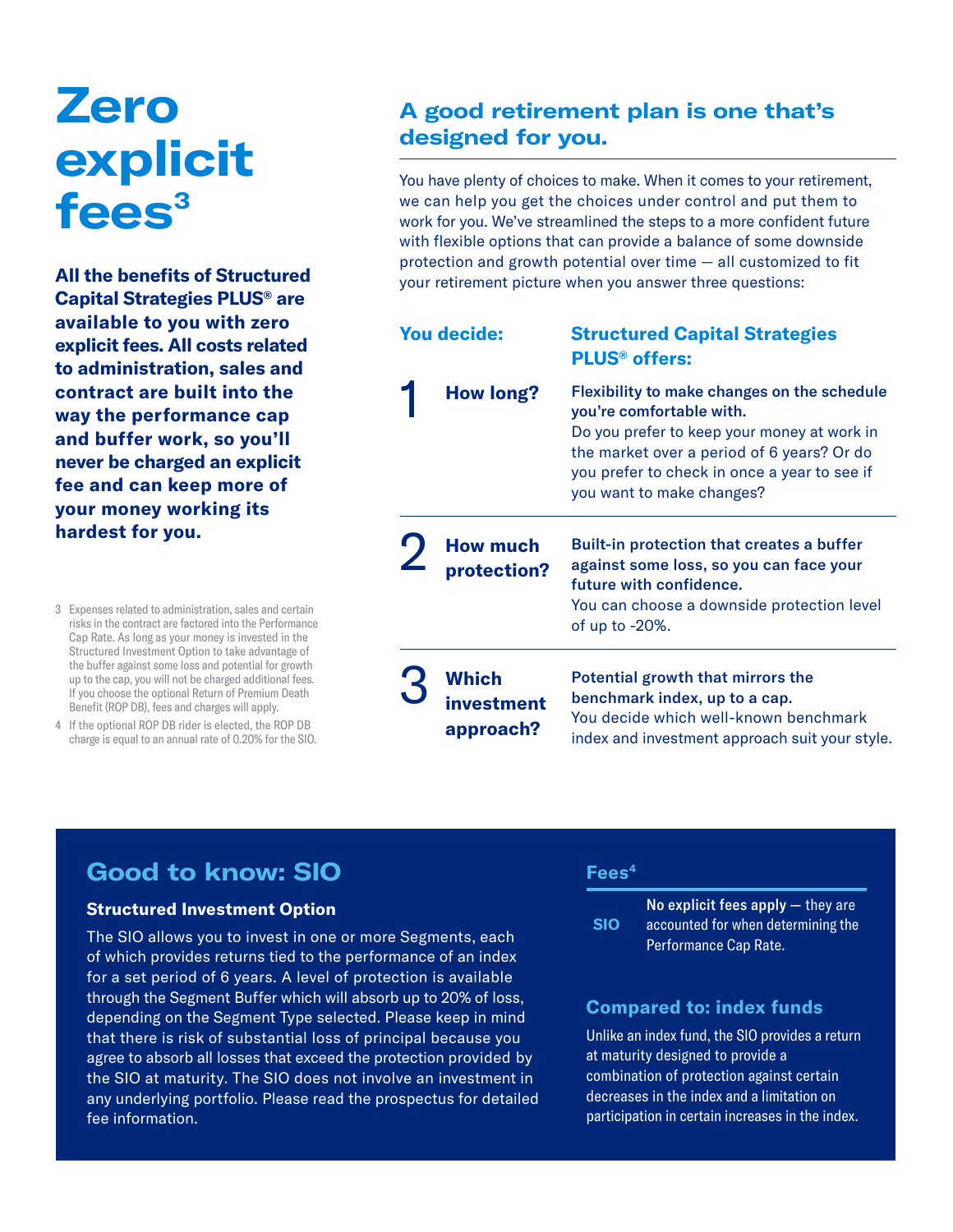## **Putting it all together**

## **Planning for retirement should give you comfort — like knowing your house is built of sturdy materials that can stand up to all kinds of weather.**

### **The beneficial offerings of Structured Capital Strategies PLUS® are these:**

- Built-in level of protection against market downturns for a portion of loss, plus progress that reflects market gains tied to the benchmark index you choose, so you get more potential for growth with less worry.
- Flexibility to customize the plan the way that's best for you and your family.
- All costs related to administration, sales and contract are accounted for in the Structured Investment Option, so you won't see any explicit fees charged along the way.

## **A level of protection buffer + time + investment approach = your retirement plan**

Structured Capital Strategies PLUS® offers built-in flexibility to select the level of protection, time frame and investment approach that best fit your needs and preferences.

## **6-year time frame**

Investment approach Level of protection buffer

| <b>Standard</b>                    | $-10\%$   $-15\%$   $-20\%$ |
|------------------------------------|-----------------------------|
| <b>Annual Lock</b>                 | $-10\%$                     |
| <b>Dual Direction</b> <sup>5</sup> | $-10\%$   $-15\%$           |

5 May not be available in all jurisdictions.



## What's a variable annuity?

#### A variable annuity is a long-term financial product designed to help you save for retirement.

It's a contract between you and a life insurance company: you make an investment, and the company commits to future benefits for you, such as a guaranteed return, a source of income in retirement or a death benefit to your loved ones. Some variable annuities, including Structured Capital Strategies PLUS®, let you protect your savings up to -20% while investing for growth potential. Variable annuities are subject to investment risks, including possible loss of principal invested, and generally contain certain exclusions and limitations, so be sure to learn about the rules and potential risk before you invest.